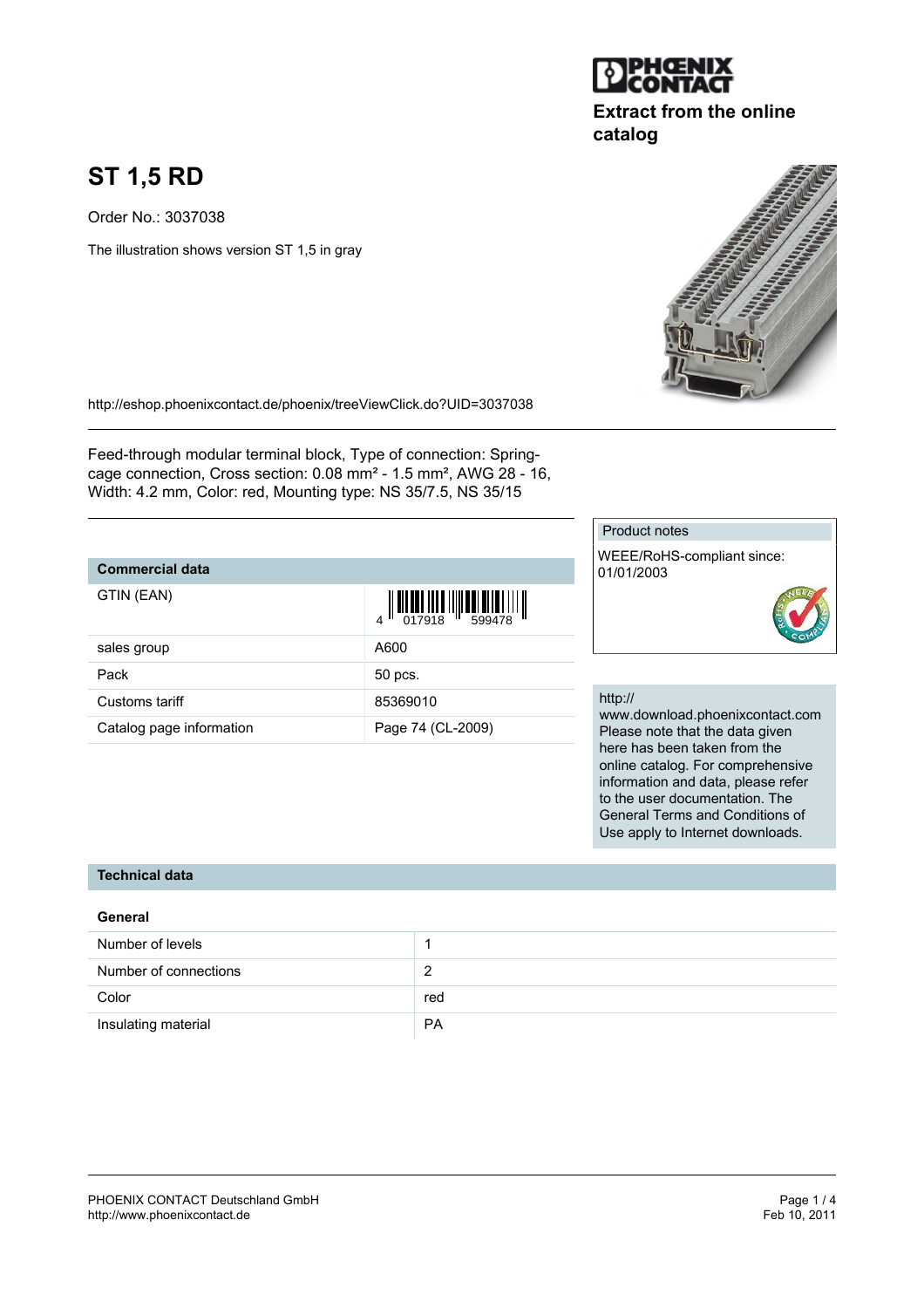| Inflammability class acc. to UL 94                                                         | V <sub>0</sub>                                            |  |
|--------------------------------------------------------------------------------------------|-----------------------------------------------------------|--|
| <b>Dimensions</b>                                                                          |                                                           |  |
| Width                                                                                      | $4.2 \text{ mm}$                                          |  |
| Length                                                                                     | 48.5 mm                                                   |  |
| Height NS 35/7.5                                                                           | 36.5 mm                                                   |  |
| Height NS 35/15                                                                            | 44 mm                                                     |  |
| <b>Technical data</b>                                                                      |                                                           |  |
| Maximum load current                                                                       | 17.5 A (with 1.5 mm <sup>2</sup> conductor cross section) |  |
| Rated surge voltage                                                                        | 6 kV                                                      |  |
| Pollution degree                                                                           | 3                                                         |  |
| Surge voltage category                                                                     | III                                                       |  |
| Insulating material group                                                                  | L                                                         |  |
| Connection in acc. with standard                                                           | IEC 60947-7-1                                             |  |
| Nominal current $I_N$                                                                      | 17.5 A                                                    |  |
| Nominal voltage U <sub>N</sub>                                                             | 500 V                                                     |  |
| Open side panel                                                                            | ja                                                        |  |
|                                                                                            |                                                           |  |
|                                                                                            |                                                           |  |
| <b>Connection data</b>                                                                     |                                                           |  |
| Conductor cross section solid min.                                                         | $0.08$ mm <sup>2</sup>                                    |  |
| Conductor cross section solid max.                                                         | $1.5$ mm <sup>2</sup>                                     |  |
| Conductor cross section stranded min.                                                      | $0.08$ mm <sup>2</sup>                                    |  |
| Conductor cross section stranded max.                                                      | $1.5$ mm <sup>2</sup>                                     |  |
| Conductor cross section AWG/kcmil min.                                                     | 28                                                        |  |
| Conductor cross section AWG/kcmil max                                                      | 16                                                        |  |
| Conductor cross section stranded, with ferrule<br>without plastic sleeve min.              | $0.14 \, \text{mm}^2$                                     |  |
| Conductor cross section stranded, with ferrule<br>without plastic sleeve max.              | $1.5$ mm <sup>2</sup>                                     |  |
| Conductor cross section stranded, with ferrule<br>with plastic sleeve min.                 | $0.14 \, \text{mm}^2$                                     |  |
| Conductor cross section stranded, with ferrule<br>with plastic sleeve max.                 | $1.5$ mm <sup>2</sup>                                     |  |
| 2 conductors with same cross section, stranded,<br>TWIN ferrules with plastic sleeve, max. | $0.5$ mm <sup>2</sup>                                     |  |
| Type of connection                                                                         | Spring-cage connection                                    |  |
| Stripping length                                                                           | $10 \text{ mm}$                                           |  |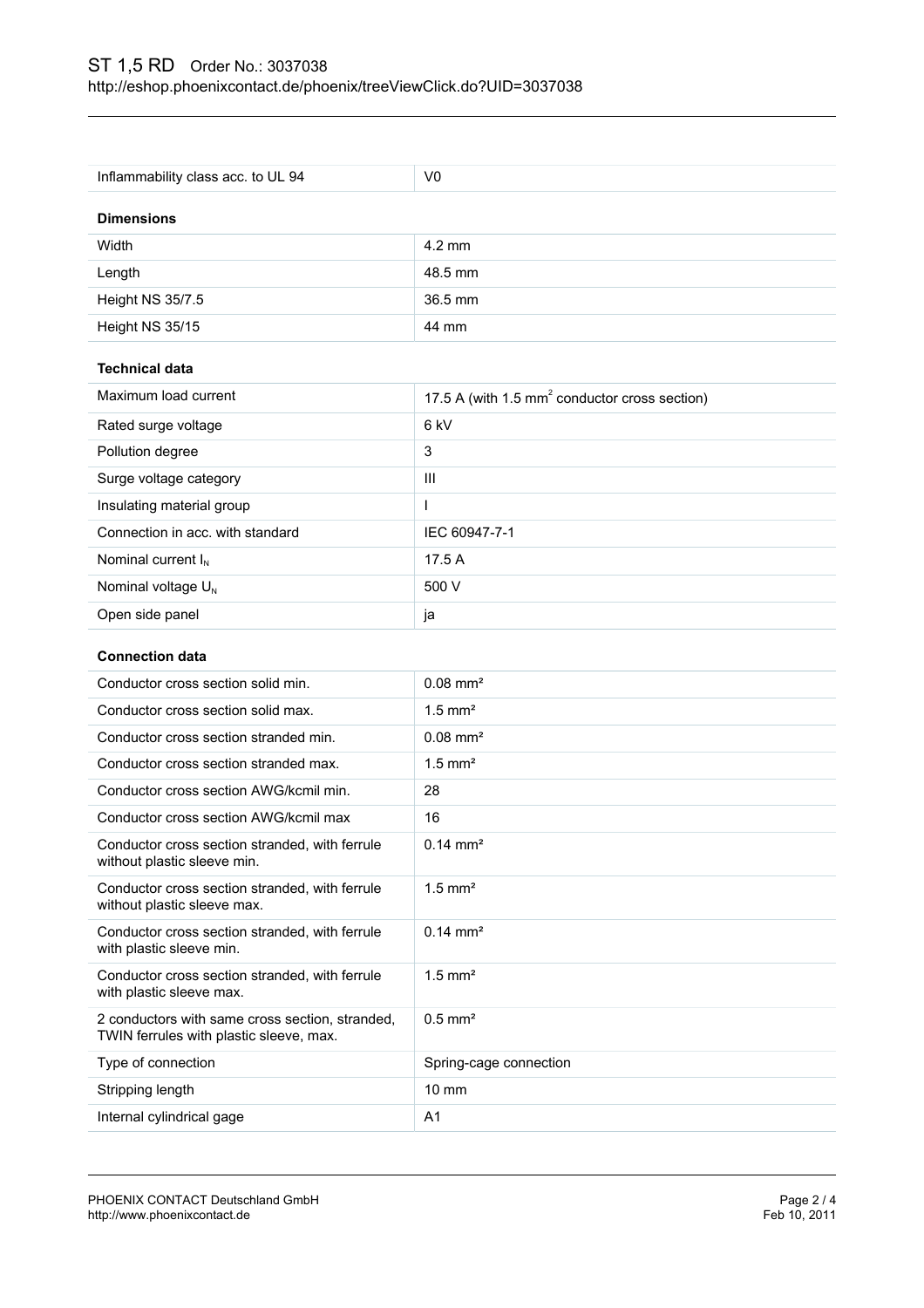**Certificates / Approvals**

| $\mathbf{M}$ <sup>18</sup> | (SP)<br>$\mathcal{L}_{\mathsf{scheme}}$<br>.<br>VDE | GL                                                                                                                                                         |  |
|----------------------------|-----------------------------------------------------|------------------------------------------------------------------------------------------------------------------------------------------------------------|--|
| Certification              |                                                     | BV, CB, CSA, CUL, DNV, GL, GOST, KR, LR, NK, UL, VDE-PZI                                                                                                   |  |
| Certification Ex:          |                                                     | IECEx, KEMA-EX                                                                                                                                             |  |
|                            |                                                     |                                                                                                                                                            |  |
| <b>Accessories</b>         |                                                     |                                                                                                                                                            |  |
| Item                       | Designation                                         | Description                                                                                                                                                |  |
| <b>Assembly</b>            |                                                     |                                                                                                                                                            |  |
| 3030721                    | ATP-ST <sub>4</sub>                                 | Partition plate, Length: 61 mm, Width: 2 mm, Height: 42 mm,<br>Color: gray                                                                                 |  |
| 3030417                    | D-ST 2,5                                            | End cover, Length: 48.6 mm, Width: 2.2 mm, Height: 29.1 mm,<br>Color: gray                                                                                 |  |
| <b>Bridges</b>             |                                                     |                                                                                                                                                            |  |
| 3030116                    | <b>FBS 2-4</b>                                      | Plug-in bridge, Number of positions: 2, Color: red                                                                                                         |  |
| 3030129                    | <b>FBS 3-4</b>                                      | Plug-in bridge, Number of positions: 3, Color: red                                                                                                         |  |
| 3030132                    | <b>FBS 4-4</b>                                      | Plug-in bridge, Number of positions: 4, Color: red                                                                                                         |  |
| 3030145                    | <b>FBS 5-4</b>                                      | Plug-in bridge, Number of positions: 5, Color: red                                                                                                         |  |
| 3030158                    | <b>FBS 10-4</b>                                     | Plug-in bridge, Number of positions: 10, Color: red                                                                                                        |  |
| 3030352                    | <b>FBS 20-4</b>                                     | Plug-in bridge, Number of positions: 20, Color: red                                                                                                        |  |
| <b>Marking</b>             |                                                     |                                                                                                                                                            |  |
| 3030958                    | <b>WST 1,5</b>                                      | Warning cover, 5-pos., for terminal width: 4.2 mm                                                                                                          |  |
| <b>Plug/Adapter</b>        |                                                     |                                                                                                                                                            |  |
| 3206131                    | ISH 1,5/0,2                                         | Insulation stop sleeve, Color: white                                                                                                                       |  |
| 3031034                    | ISH 1,5/0,5                                         | Insulation stop sleeve, Color: gray                                                                                                                        |  |
| 3030925                    | PAI-4                                               | Test adapter, Color: gray                                                                                                                                  |  |
| 3030970                    | PS-4                                                | Test adapter, Color: red                                                                                                                                   |  |
| <b>Tools</b>               |                                                     |                                                                                                                                                            |  |
| 1204504                    | SZF 0-0,4X2,5                                       | Actuation tool, for ST terminal blocks, also suitable for use as a<br>bladed screwdriver, size: 0.4 x 2.5 x 75 mm, 2-component grip,<br>with non-slip grip |  |